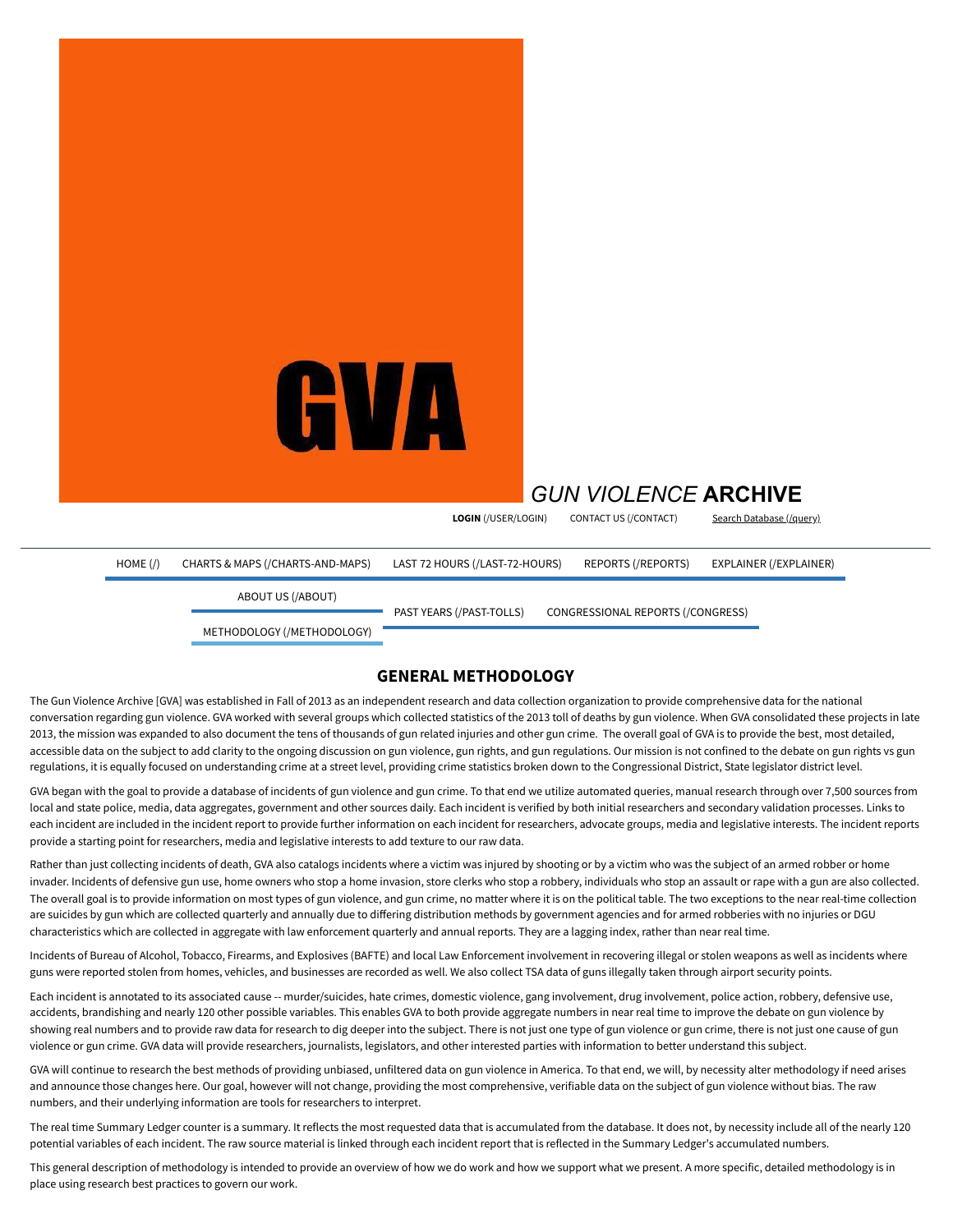# **What GVA considers Gun Violence...and why**

Our definition of gun violence is intended to be fully inclusionary of disparate elements of gun related incidents...in that, all types of shootings are included, whether OIS, accidental, children shooting themselves, murders, armed robberies, familicide, mass shootings, DGU, Home Invasions, drivebys and everything else. We derive our definitions from CDC, FBI, NIH, and other organizations who have established standards.

Only by being totally inclusionary in our definitions is our data accurate, allowing the researcher to decide which parts of the complete dataset they need for their work. Our goal is to provide a complete picture of impact. Users then glean what they need from the whole. We intentionally have no GVA POV on the subject... but put in more real terms, GVA is against gun violence, not guns or gun owners and in that we strive to provide an unbiased, complete view of the subject.

#### **Why have the number of sources changed in 2019**

When GVA last audited our number of sources and how they were weighted we had between 2,500 and 3,000 law enforcement, government and media sources in our primary search lists. We felt comfortable using the number 2,500+. Over the four years since that last count our skilled researchers did what they do best, found additional sources to use in their work. Also, many law enforcement and government agencies began to provide more comprehensive broadcast of their information with Twitter, Facebook, and websites. This has provided a wealth of public information to help GVA better understand the scope of gun violence in the country. We are, as of July 2019 utilizing up to 7,500 active sources [most added in 2015] and we anticipate that number to grow.

June 23, 2021 EDIT for Clarification: We received a question about "changes in methodology" with our number of sources. We started in 2014 with between 2,500 and 3,000 law enforcement and media sources. By 2015 we had built that list of sources up to about 7,500 sources. GVA has worked off this master list since mid-2015 when we felt we had sufficient sources to cover the country well. Fast forward to 2019, we were in process of reviewing the website and Facebook site to check for spelling errors or to clarify. It was at that time we noted that we had not changed the number of sources since 2014 when we started. So I put in this "why have the number of sources changed" to reflect that we moved up to 7,500+ sources. It in no way implied that we made any methodology changes or that we suddenly went to 7,500 sources. But that clarification was not quite clear enough.

What this means to users...zero. Any trending data from 2015 forward is based on the master list that our 20 researchers use. It has been vetted and cross checked with many large municipalities as we check our near real time data with their End of Year reports of gun violence. We also measure against CDC and FBI when their reports finally are released.

#### **Why are GVA Mass Shooting numbers higher than some other sources?**

GVA uses a purely statistical threshold to define mass shooting based ONLY on the numeric value of 4 or more shot or killed, not including the shooter. GVA does not parse the definition to remove any subcategory of shooting. To that end we don't exclude, set apart, caveat, or differentiate victims based upon the circumstances in which they were shot. GVA believes that equal importance is given to the counting of those injured as well as killed in a mass shooting incident.

The FBI does not define Mass Shooting in any form. They do define Mass Killing but that includes all forms of weapon, not just guns.

In that, the criteria are simple…if four or more people are shot or killed in a single incident, not including the shooter, that incident is categorized as a mass shooting based purely on that numerical threshold.

#### **Why doesn't GVA use the FBI definition of Mass Shooting?**

The FBI does not have a definition of Mass Shooting. They have a definition of Mass Murder which is four or more KILLED. It includes gun violence, bombings or any other incident where four or more are killed. Mass Murder would statistically be a subset of Mass Shooting.

# **Why do some GVA numbers change over time?**

GVA is constantly surveying sources from law enforcement and media. When either presents new evidence which materially changes the Incident Report we adjust the record accordingly. There are times the evidence will change months after the incident.

And example might be a shooting were five were shot. It is, based on facts at hand a Mass Shooting by definition. However, if it turns out that it is a shootout, with victims and suspects exchanging fire, injuring each other we would remove the Mass Shooting qualification and add the Shootout qualification.

#### **How does GVA define School Shootings?**

Gun Violence Archive defines a school shooting as an incident that occurs on property of the elementary, secondary or college campus where there is a death or injury from gunfire. That includes school proper, playgrounds, "skirt" of the facility which includes sidewalks, stadiums, parking lots. The defining characteristic is time... Incidents occur when students, staff, faculty are present at the facility for school or extracurricular activities. NOT INCLUDED are incidents at businesses across the street, meetings at parking lots at off hours.

In those incidents where someone is injured/killed we include any gunfire, whether intended to shoot/kill students or not. Those can be sorted by extra characteristics such as suicide or accidental.

#### **Does GVA use Crowdsourcing?**

No, we have learned through experience that both Crowdsourcing and "internet bots" provide limited results and cause unreliable statistics. GVA has a dedicated, professional staff which sweeps law enforcement and media resources daily and logs incidents with up to 120 potential incident variables.

### **What about Unreported Defensive Gun Uses**

There are sometimes questions about Defensive Gun Uses which are not reported to police. GVA can ONLY list incidents which can be verified. Our policies do not take into account stories not reported, "I can't believe this happened to me" scenarios or extrapolations from surveys. Our position is that if an incident is significant enough that a responsible gun owner fears for their life and determines a need to threaten lethal force it is significant enough to report to police so law enforcement can stop that perpetrator from harming someone else.

#### **Suicides**

Because of the way Law Enforcement and Coroners report suicides, they cannot be collected in near real time so they DO NOT appear on our Daily Summary Ledger with two clear exceptions. Those suicides associated with Murder-Suicide type incidents and those associated with Officer Involved Incidents are included in the real-time summaries and fully notated. GVA attaches individual suicides to end of year reports in AGGREGATE when they become available.

### **AIRSOFT/BB GUNS**

We collect incidents where Airsoft or BB guns are used AS weapons, not where they are used in general vandalism or delinquency. Those collected ARE NOT included in our Incident Totals on the Daily Summary Ledger

# **Categories On The Summary Ledger**

GVA collects over 120 different shooting variables. Not all can be included on the Daily Summary Ledger so we chose those which were most requested.

# **Total Shot or Killed doesn't add up to Total Incident count**

GVA collects over 120 variables on gun violence incidents. Some incidents have more than one person shot or killed [a few over 100] and other incidents do not have injuries - such as negligent discharges, car jackings, domestic violence events, and other incidents where a gun was used improperly but did not injure...they are all documented in their incident reports.

#### **Why GVA numbers differ from FBI and CDC.**

GVA numbers are found through 7,500 LEO, government and media sources daily...our numbers are based on provable reported individual incidents. While CDC utilizes death certificates for gun deaths, they, and the FBI rely on a sampling of sources and extrapolate those numbers to provide aggregate totals that reflect the calculations within their methodologies.

#### **Collection of Personal Characteristics**